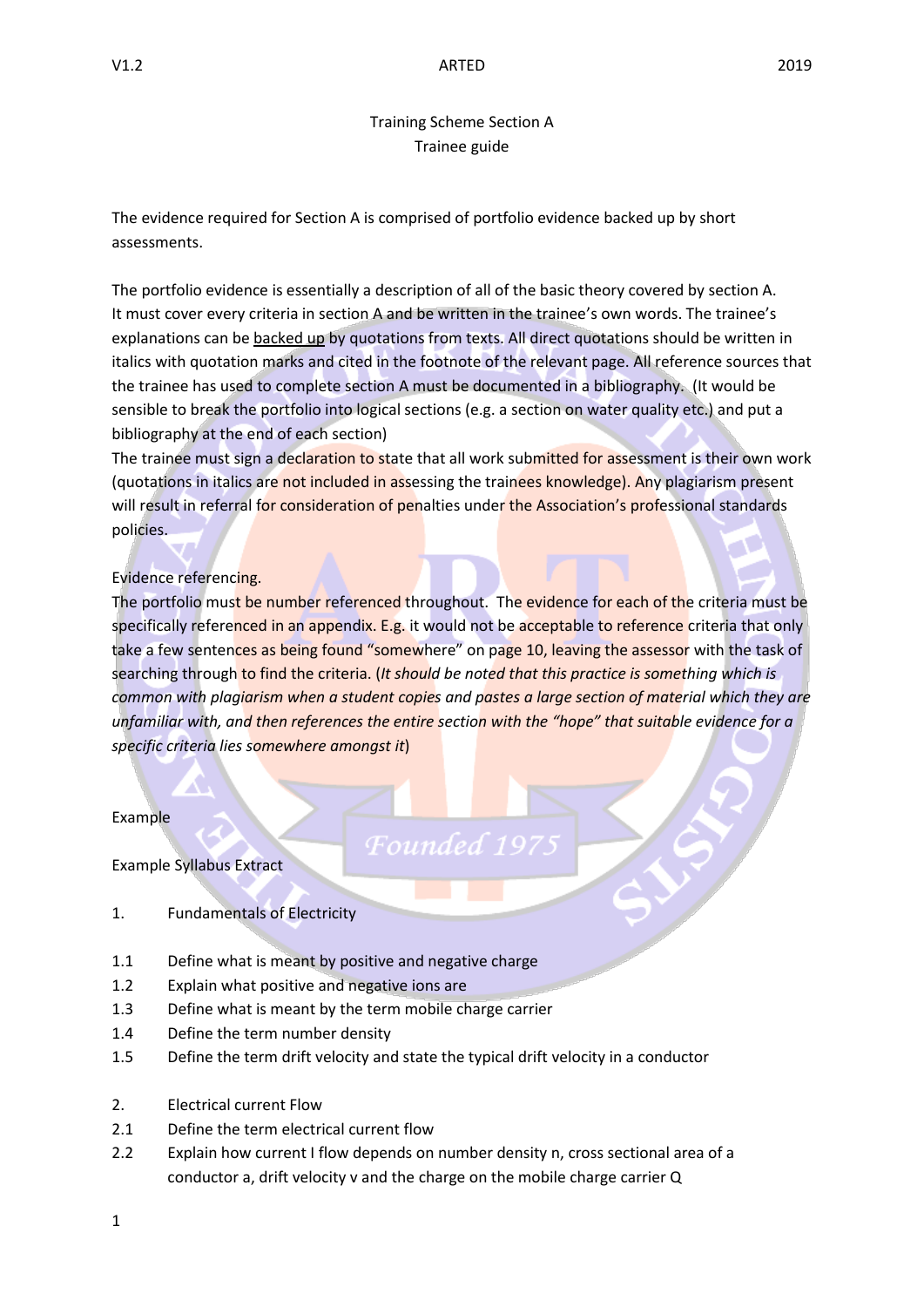### Example Portfolio evidence

## Fundamentals of electricity

## 1.1 Charge

Charge is a fundamental property of matter. There are two types of charge that exist which we refer to as positive and negative charge. The properties of electrical charge are that there is an attractive force between opposite charges and a repulsive force between like charges. i.e. there is a force of attraction between a positive and negative charge and a force of repulsion between either two positive charges or two negative charges.

# 1.2. Atoms and Ions

Atoms are made up of a nucleus around which much less massive particles called electrons orbit. The nucleus is made up of particles called protons and neutrons. Electrons are negatively charged particles and Protons are positively charged, the magnitude of the charge on each particle is equal. "*The magnitude of an electrons charge is the same as that of a proton, but of the opposite sign*" 1 a proton but Neutrons have no electrical charged. In the structure of an isolated atom in a stable state it will have an equal number of electrons and protons and therefore equal positive and negative charges. These charges effectively cancel each other out and so overall the atom is electrically neutral. It is possible for electrons to be added or removed from a neutral atom and this process is called ionisation. The positive and negative charges will therefore no longer be balanced and the atom is referred to as an ion.

# 1.3 Charge on Ions

The magnitude of charge Q on the ion depends on how many electrons have been added or removed. The magnitude of charge on an electron is represented by the symbol e but as we have stated above the magnitude of charge on a **proton is the same so we can also refer to it as e.** As an electron is negative its charge is -e and as the proton is positive its charge is +e. We can use this notation to indicate how much charge is on an ion. If 3 electrons have been removed from the atom the charge will be +3e. If two electrons have been added the charge on the ion will be -2e.

# 1.4 Mobile charge carriers

In solids atoms are firmly fixed in place and so ions cannot move through solid materials. In metals however many electrons are not bound to their parent atoms and can move through the material. Therefore electrons can act as mobile charge carriers in solid materials such as copper wires. In liquids and gases the whole atoms can move freely and therefore if an atom is ionised it can act as a mobile charge carrier within the material. A material can only conduct electricity if it contains mobile charge carriers and the amount of current that can be produced will partly depend on how many mobile charge carriers there are per cubic metre of material. This quantity is referred to as the number density (of mobile charge carriers) of the material. The velocity that the mobile charge carriers move through the material is referred to as the drift velocity and this value is only in the order of 1 mm per second for a typical conductor like copper.